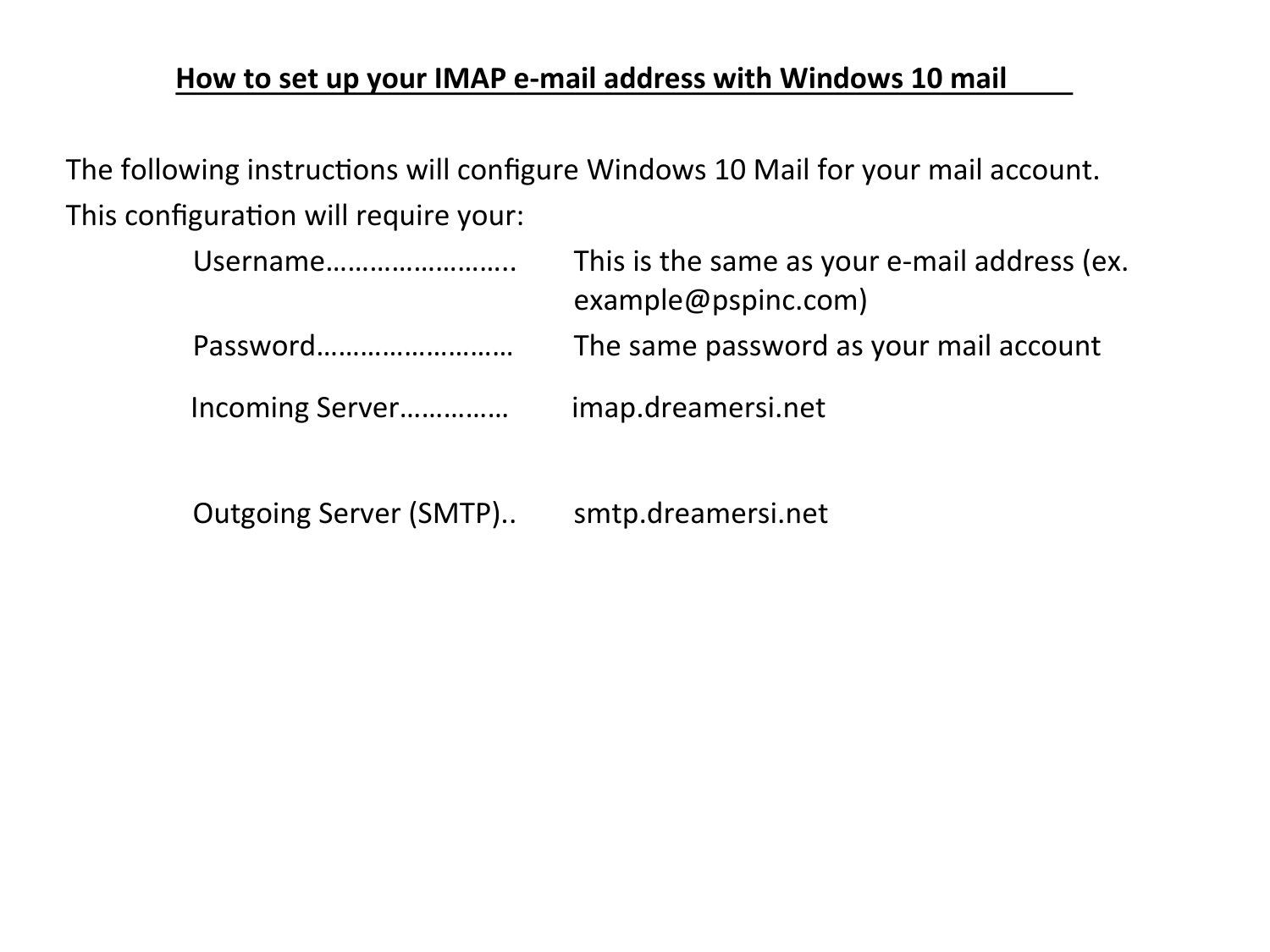1a. If this is your frst tme using Windows 10 mail you will be presented with the Welcome screen. Click **Get started** to go to the accounts screen.

Click **Add account** to go to the Choose an account screen.

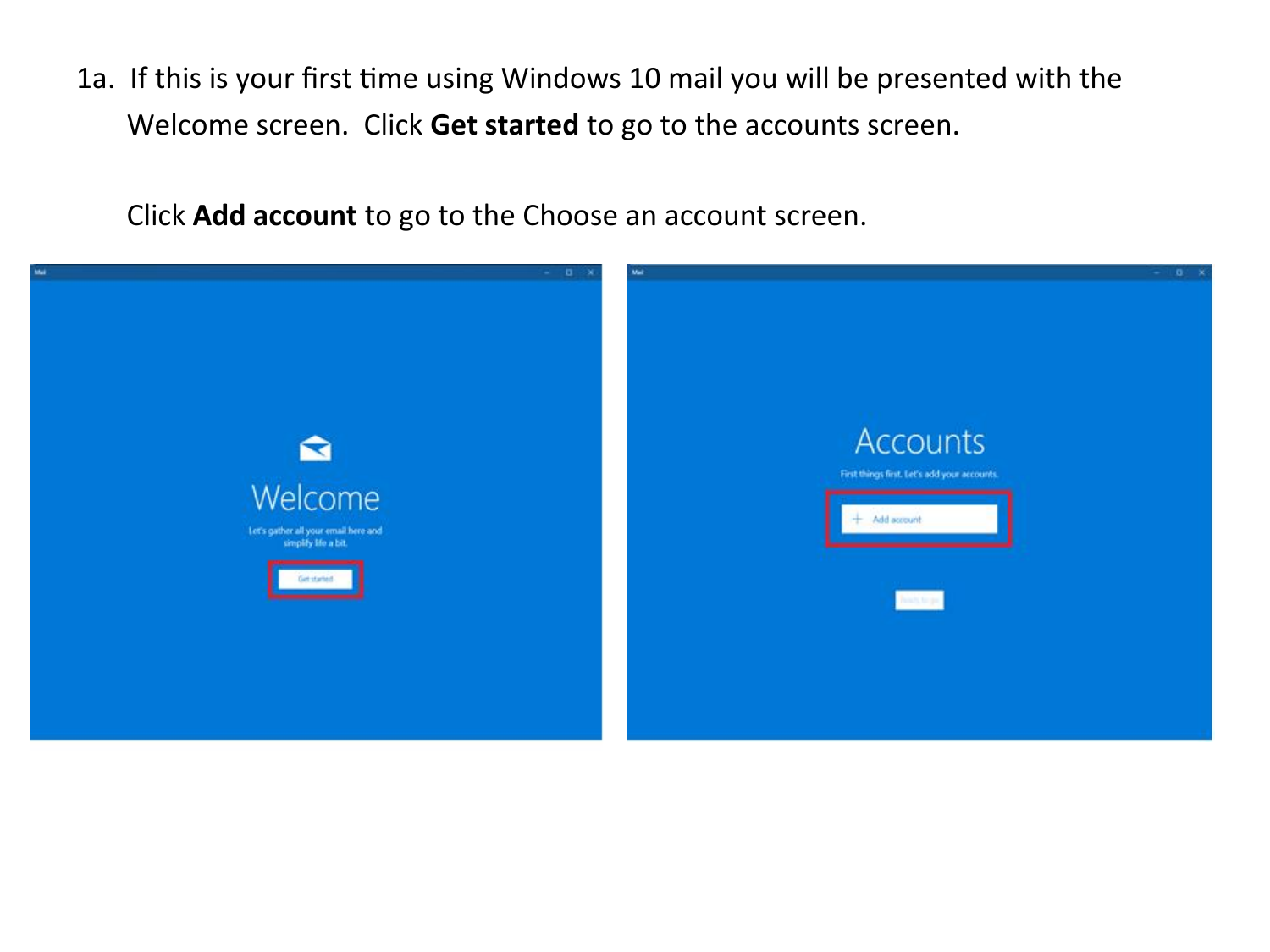1b) If you have used Windows 10 Mail before you will want to click on the **gear icon** in the lower right, and a new column will open on the right, Settings.

Under settings select the first option, Manage Accounts, and then Add account to go to the Choose an account screen.



Settings Manage Accounts Personalization Quick Actions Automatic Replies Reading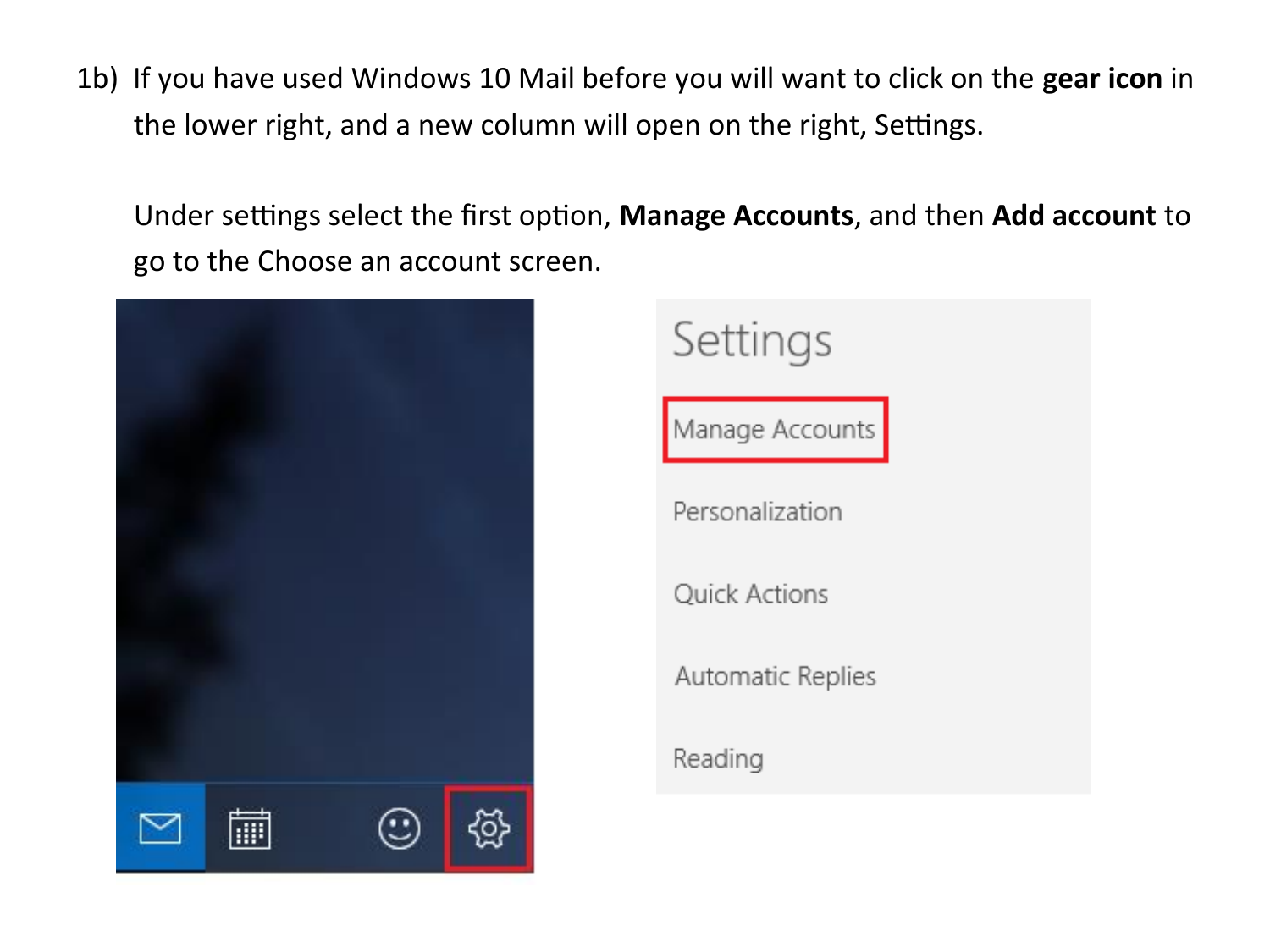2. On the Choose an account screen scroll to the bottom and select Advanced setup.

|                                      |       | × |
|--------------------------------------|-------|---|
| Choose an account                    |       |   |
| E & Exchange<br>Exchange, Office 365 |       |   |
| $\sim$ Google                        |       |   |
| Yahoo! Mail                          |       |   |
| iCloud                               |       |   |
| Other account<br>POP, IMAP           |       |   |
| Advanced setup                       |       |   |
|                                      | Close |   |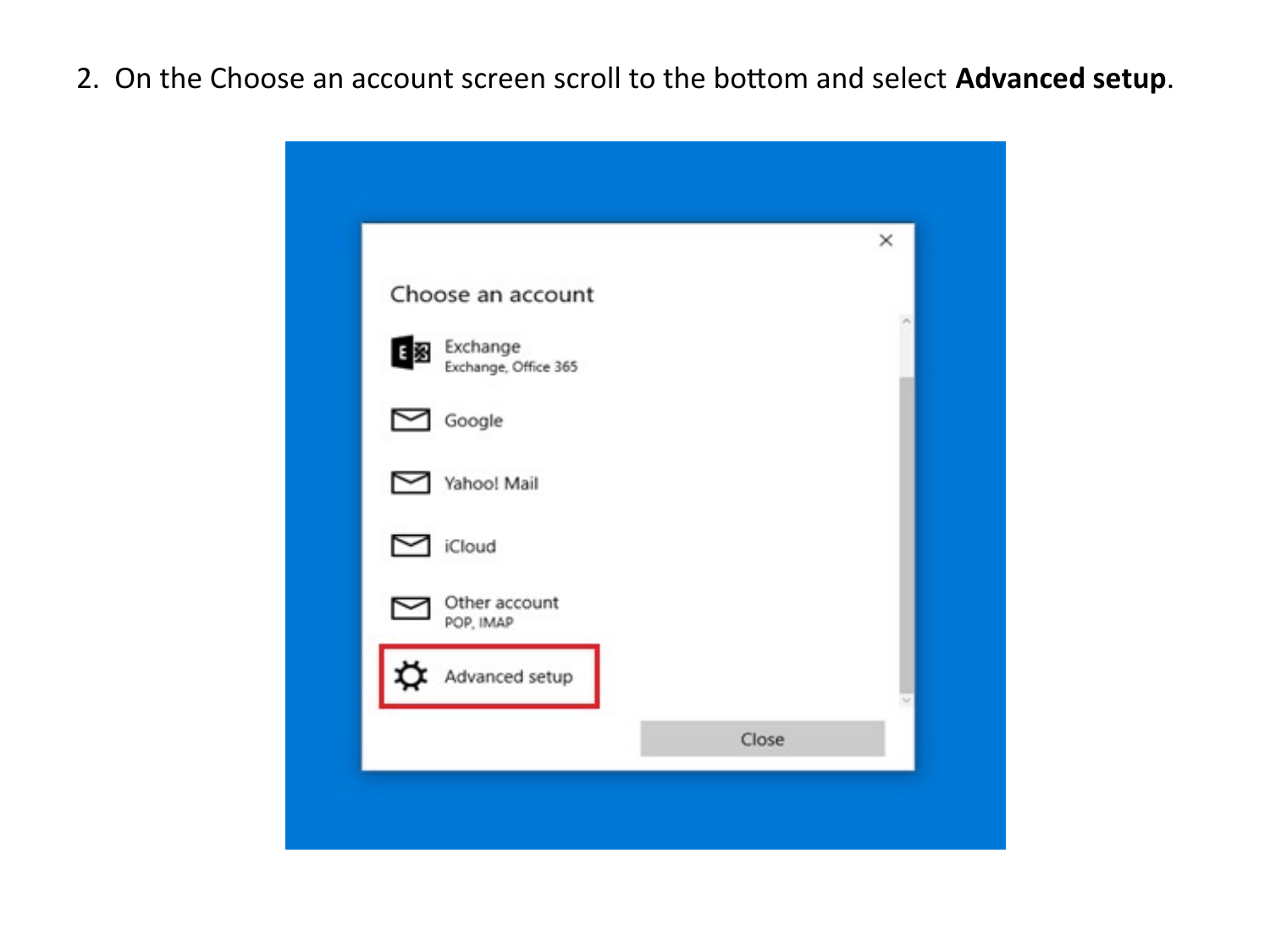3. Select **Internet Email** POP or IMAP accounts that let you view your email in a web browser.

|                                                                                                                          | $\times$ |
|--------------------------------------------------------------------------------------------------------------------------|----------|
| Advanced setup<br>Choose the kind of account you want to setup. If you're not<br>sure, check with your service provider. |          |
| <b>Exchange ActiveSync</b><br>Includes Exchange and other accounts that use Exchange ActiveSync.                         |          |
| Internet email<br>POP or IMAP accounts that let you view your email in a web browser.                                    |          |
|                                                                                                                          |          |
|                                                                                                                          |          |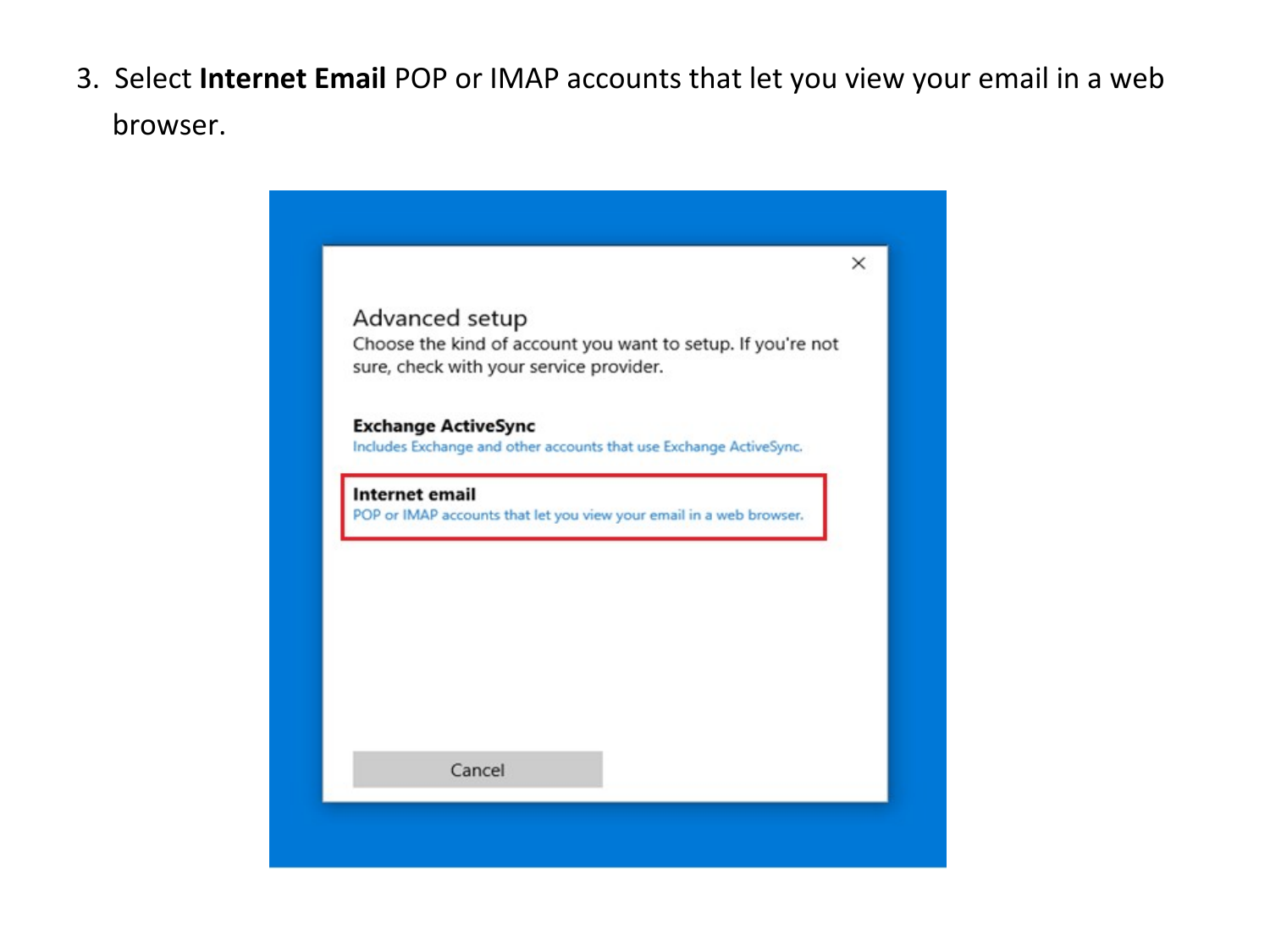4. Enter the following information (This is just an example) When you are done scroll down for the next set of fields.

| Incoming email server imap.dreamersi.net |  |
|------------------------------------------|--|
|                                          |  |

| Internet email account                                                                      |  |
|---------------------------------------------------------------------------------------------|--|
| Account name                                                                                |  |
| John Doe                                                                                    |  |
| Your name                                                                                   |  |
| John Doe                                                                                    |  |
|                                                                                             |  |
| imap.dreamersi.net                                                                          |  |
|                                                                                             |  |
| We'll send your messages using this name.<br>Incoming email server<br>Account type<br>IMAP4 |  |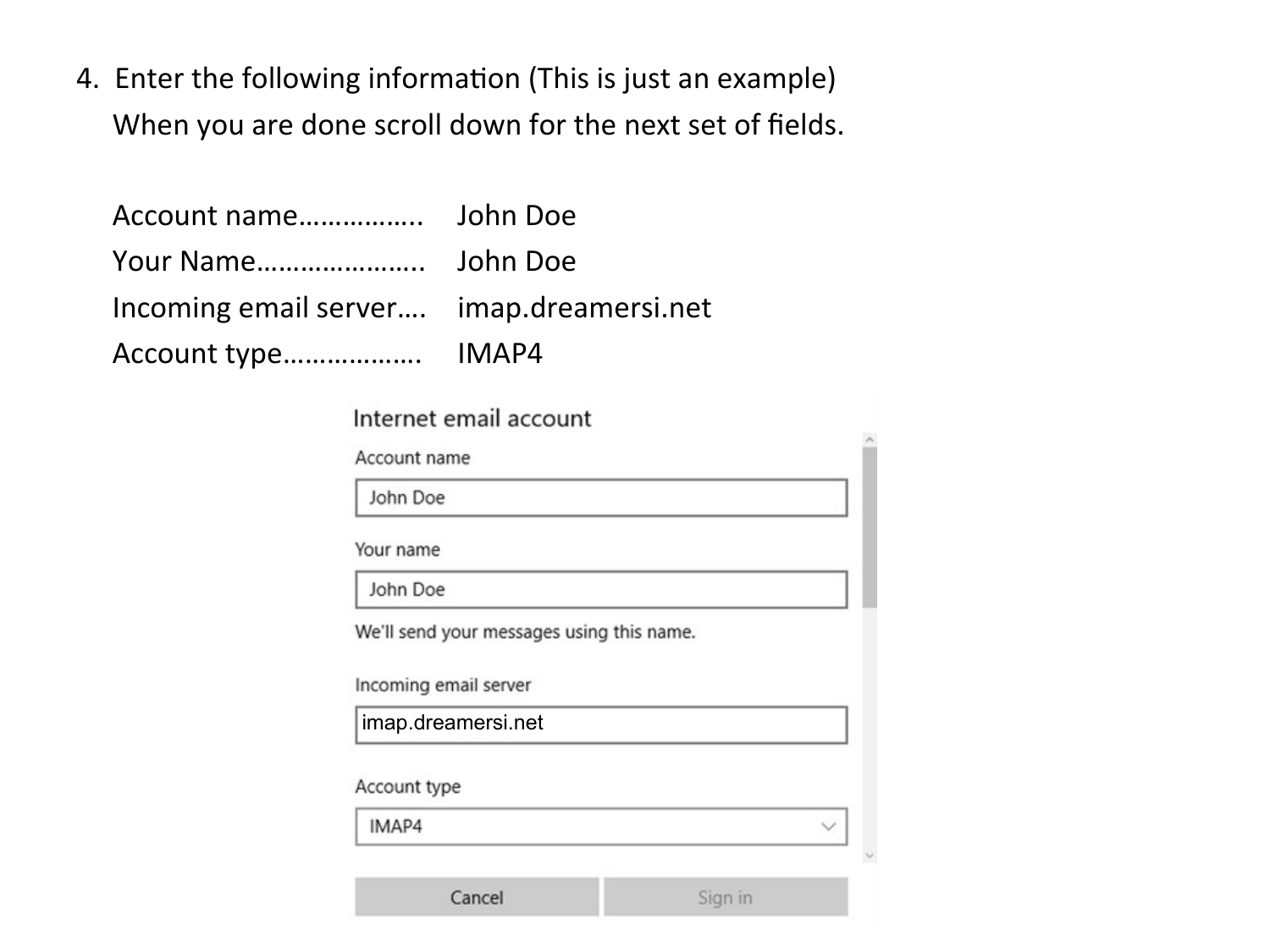5. Enter the following informaton (This is just an example) When you are done scroll down for the final options.

Cancel

| Email address                      | john doe@pspinc.com                                 |   |
|------------------------------------|-----------------------------------------------------|---|
| User Name                          | john doe@pspinc.com                                 |   |
| Password                           | The same password as your email account             |   |
| Outgoing (SMTP) smtp.dreamersi.net | :465                                                |   |
| email server                       |                                                     |   |
|                                    | Internet email account                              |   |
| Email address                      |                                                     |   |
|                                    | john_doe@pspinc.com                                 |   |
|                                    |                                                     |   |
| User name                          |                                                     |   |
|                                    | john_doe@pspinc.com                                 |   |
|                                    | Examples: kevinc, kevinc@contoso.com, domain\kevinc |   |
| Password                           |                                                     |   |
|                                    |                                                     |   |
|                                    |                                                     |   |
|                                    | Outgoing (SMTP) email server                        |   |
|                                    | smtp.dreamersi.net :465                             | × |
|                                    |                                                     |   |

Sign in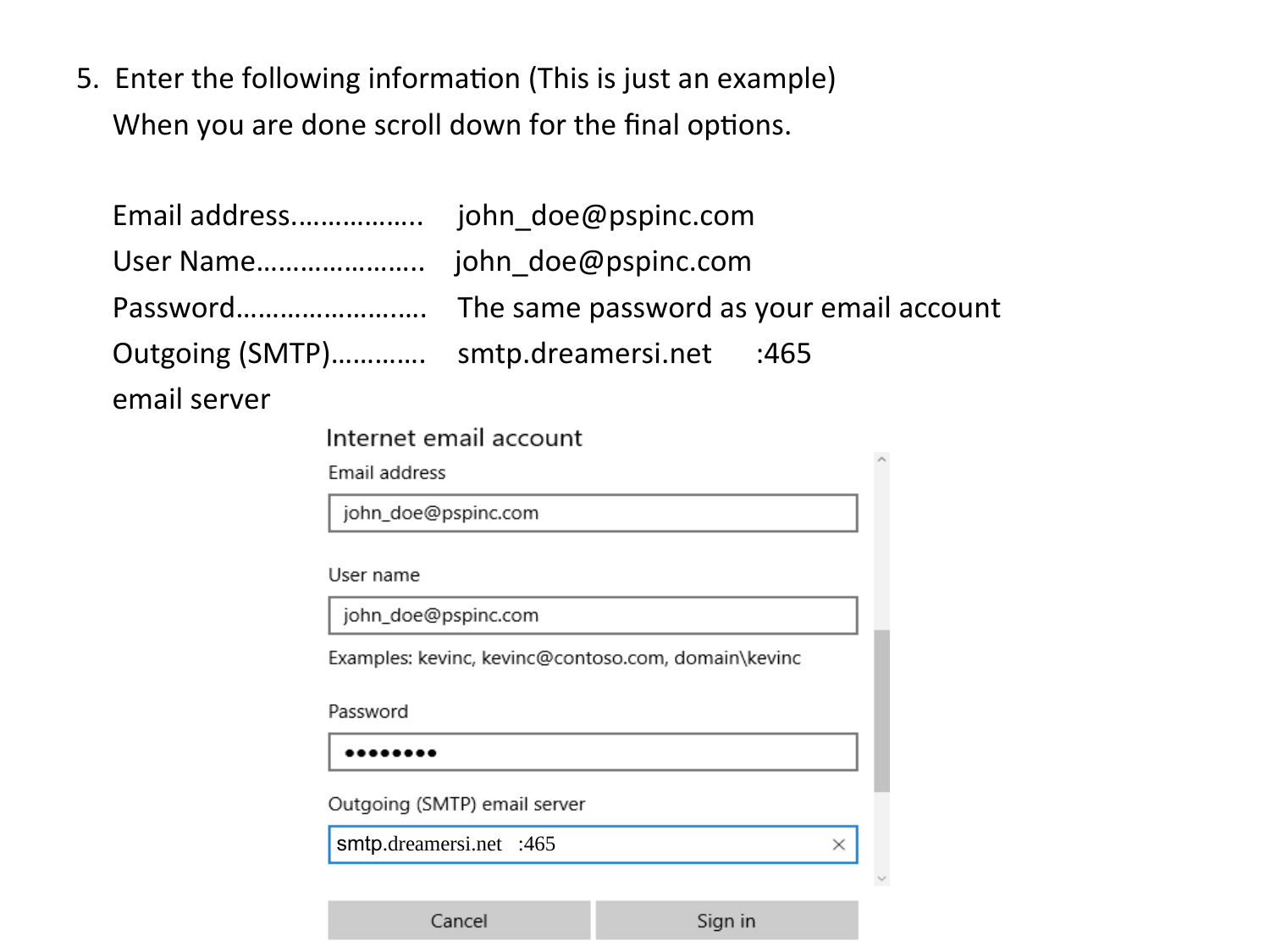6. For standard secure (SSL) setup you can simply leave the check boxes alone and just hit **Sign in** and you will be taken to the Windows 10 Mail main screen where it will start to download your mail.

| Internet email account                                |         |  |  |
|-------------------------------------------------------|---------|--|--|
| Password                                              |         |  |  |
|                                                       |         |  |  |
| Outgoing (SMTP) email server                          |         |  |  |
| smtp.dreamersi.net<br>:465                            | ×       |  |  |
| Outgoing server requires authentication               |         |  |  |
| Use the same user name and password for sending email |         |  |  |
| Require SSL for incoming email                        |         |  |  |
| Require SSL for outgoing email                        |         |  |  |
| Cancel                                                | Sign in |  |  |